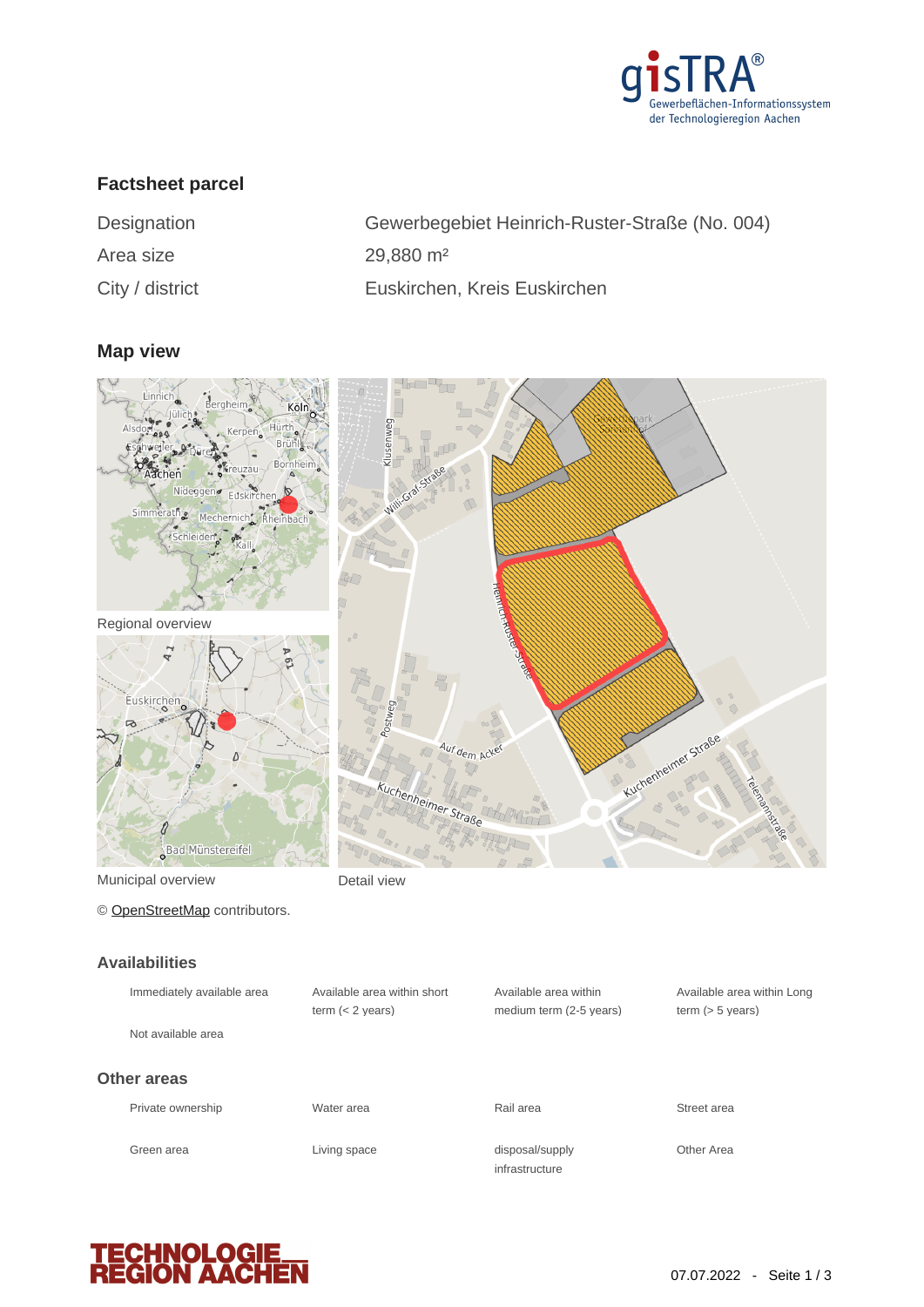

## **Parcel**

| Area size        | $29,880 \text{ m}^2$                          |
|------------------|-----------------------------------------------|
| Price            | On Demand                                     |
| Availability     | Available area within medium term (2-5 years) |
| <b>Divisible</b> | Yes                                           |
| 24h operation    | No                                            |

### **Commercial zone**

| Location                  | <b>Outskirts</b> |
|---------------------------|------------------|
| Industrial tax multiplier | 475.00 %         |
| Regional important?       | No.              |

### **Transport connections**

|                       | <b>Distance</b> |       |
|-----------------------|-----------------|-------|
|                       | [km]            | [min] |
| A61                   | 8.0             | 10    |
| <b>B56</b>            | 3.0             | 6     |
| Köln-Bonn             | 63.7            | 44    |
| <b>Düsseldorf</b>     | 88.7            | 60    |
| Am Godorfer Köln      | 40.1            | 34    |
| Niehl Köln            | 49.0            | 43    |
| Köln-Hbf              | 56.0            | 47    |
| AC-Hbf                | 84.0            | 54    |
| <b>Bushaltestelle</b> | 0.3             | 1     |
|                       |                 |       |

### **Information about Euskirchen**

The town of Euskirchen is a thriving market town located 15 miles south of Cologne with more than 58,000 inhabitants.

The `Old Town` is the main shopping area. It is centred around Market Square which is bordered by traditional buildings, cafés and restaurants. In addition to its pleasant town centre, Euskirchen is surrounded by beautiful countryside, notably the forest around the Steinbach lake. There are also many important historic houses such as Kleeburg Castle, Veynau Castle or St Martin´s Church all within a short drive from the town centre.